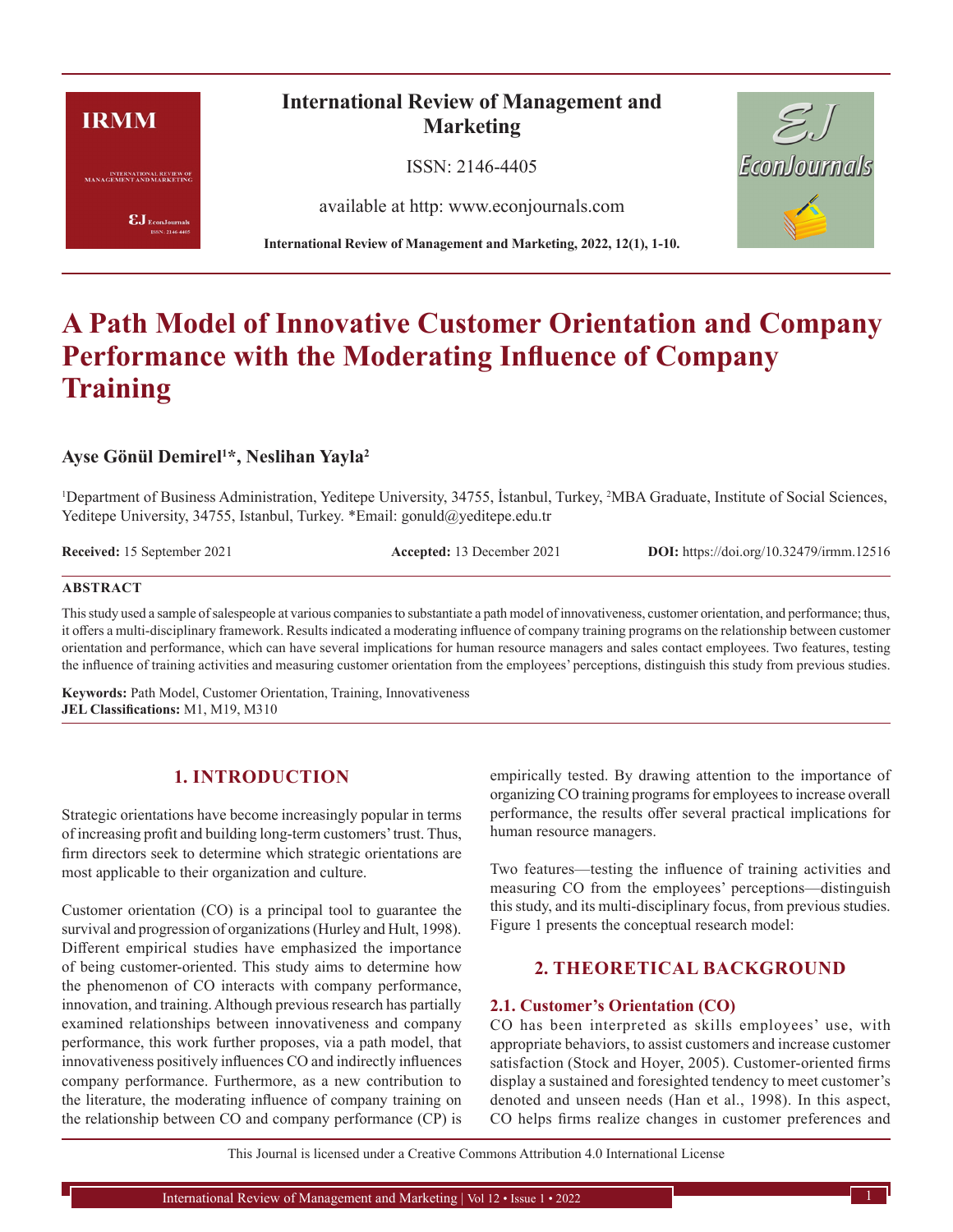**Figure 1:** Conceptual research model



offer essential company resources to improve suitable new merchandize duties.

Organizations ought to be customer-driven to stay current in their businesses. CO is accepted as an ingredient of market orientation, placed in the center of market orientation (MO) (Deshpande et al., 1993). Customers' needs and feedback are the main determinants of CO. This determiner information is internally transformed and disseminated to firms to reach a common cultural behavior, leading to more satisfied customers.

Many scholars agree that CO directly connects with clients' assessments of how workers perform to satisfy customers, primarily showing that a company's client positioning level affects the buyer's assessments of organization-wide gains (Brady and Cronin Jr, 2001).

Slater and Narver (1998) underline the distinctions between two varieties of CO. The first is the client-led conception that focuses on the clients' confessed desires/demands; the other is a market-origin conception, focusing on clients' confessed and latent desires/demands to underline the client value. These two philosophies are often confused, but the distinctive feature is that a market-oriented business targets a long-term orientation, unlike a customer-led company targeting a short-term orientation (Slater and Narver, 1998).

Research results show that more satisfied customers have more cooperative attitudes, like repurchasing, recommending to others, concurrent buying, supportive feedback, limited higher cost flexibility, and prolonged relation periods (Mittal and Frennea, 2010). Being aware of customers' emotions is advantageous for companies to compete with other sectoral companies; they can quickly take precautions and fix undesirable issues in their products or services.

Brady and Cronin Jr (2001) proved that if firms are customeroriented, they can obtain and internalize required information essential to style while also performing strategic sales actions providing beneficial customer results (Brady and Cronin Jr, 2001).

Some researchers particularly observed a configurational understanding of MO (Frambach et al., 2016), which is more consistent with the growing body of evidence suggesting that MO's components behave distinctly from others when they confront different circumstances (Ketchen Jr et al., 2007)

Creating market intelligence to meet customers' needs and generating customer-oriented organizations is primarily used in firm-level customer-orientation implementations. Some scholars suggest that firm-level CO is a corporation-wide common culture, including implementations and practices focusing on client affinities (Deshpande et al., 1993), transmitted to labor by distributing common worth and attitudinal rules (Stock and Hoyer, 2005). At the individual level, companies train their employees to acquire customer-oriented behaviors, focusing on sales skills and the degree to which sales workers support clients (Saxe and Weitz, 1982)

Employees who efficiently and/or authentically focus on customer needs during service events have the highest CO (Brach et al., 2015). In this context, employee behaviors that adequately fulfill a customer's needs generate the main subject of CO.

Individual-grade CO occurs through two different domains: individual sales literature (Kennedy et al., 2002) and the "sales literature" of employee duties (Brady and Cronin Jr, 2001). Previous studies show a dramatically powerful and affirmative interaction between MO and CP, containing sales growth (Narver et al., 1999), marketing efficiency, market supremacy, and earning (Pelham, 2000). Many empirical studies demonstrate that the relationship between MO and performance is complex in many unsupported cases (Noble et al., 2002). This study makes a difference in the literature by using employees' viewpoints to make an assessment. Thus, it purifies itself against using subjective and possibly shaped opinions of customers and competitors. As a result, when we question previous research, some conclusions prove affirmative interaction between CO orientation and CP (Thoumrungroje and Racela, 2013).

One recent study observed how employees' motivation upon CO impacts productivity and how an employee's CO is strongly related to autonomous motivation (Herhausen et al., 2018). In particular, customer contact employees prioritize their actions to obtain more customer benefits because COs support results, such as performance and customer content (Boles et al., 2001).

Devadason and Jublee (2017) examined the positive correlation between CO and job satisfaction. They found that job satisfaction increased when employees used pleasant emotions. Duke et al. (2009) investigated a mutual effect between organization-wide encouragement and two sentimental workforce conclusions: job satisfaction and work achievement.

Conversely, controlled motivation creates a negative perception of employees, evoking them as externally managed; this perceptional feeling might decrease their level of enthusiasm, potentially allocating sources and endeavors to engage in efficient CO (Gagné and Deci, 2005). Employee CO is associated with self-directed motivations, and company CO is linked to self-directed and inspected motives (Herhausen et al., 2017).

In contrast, Christensen and Bower (1996) suggest that companies who focus too much on customers by keeping their CO level high could miss arising client demands (i.e., they reduce production output or include less interesting products and services). Christensen and Bower's idea also supports Voss and Voss's (2000) unexpected conclusion that because of deficient advanced innovation, CO unfavorably affects customer performance.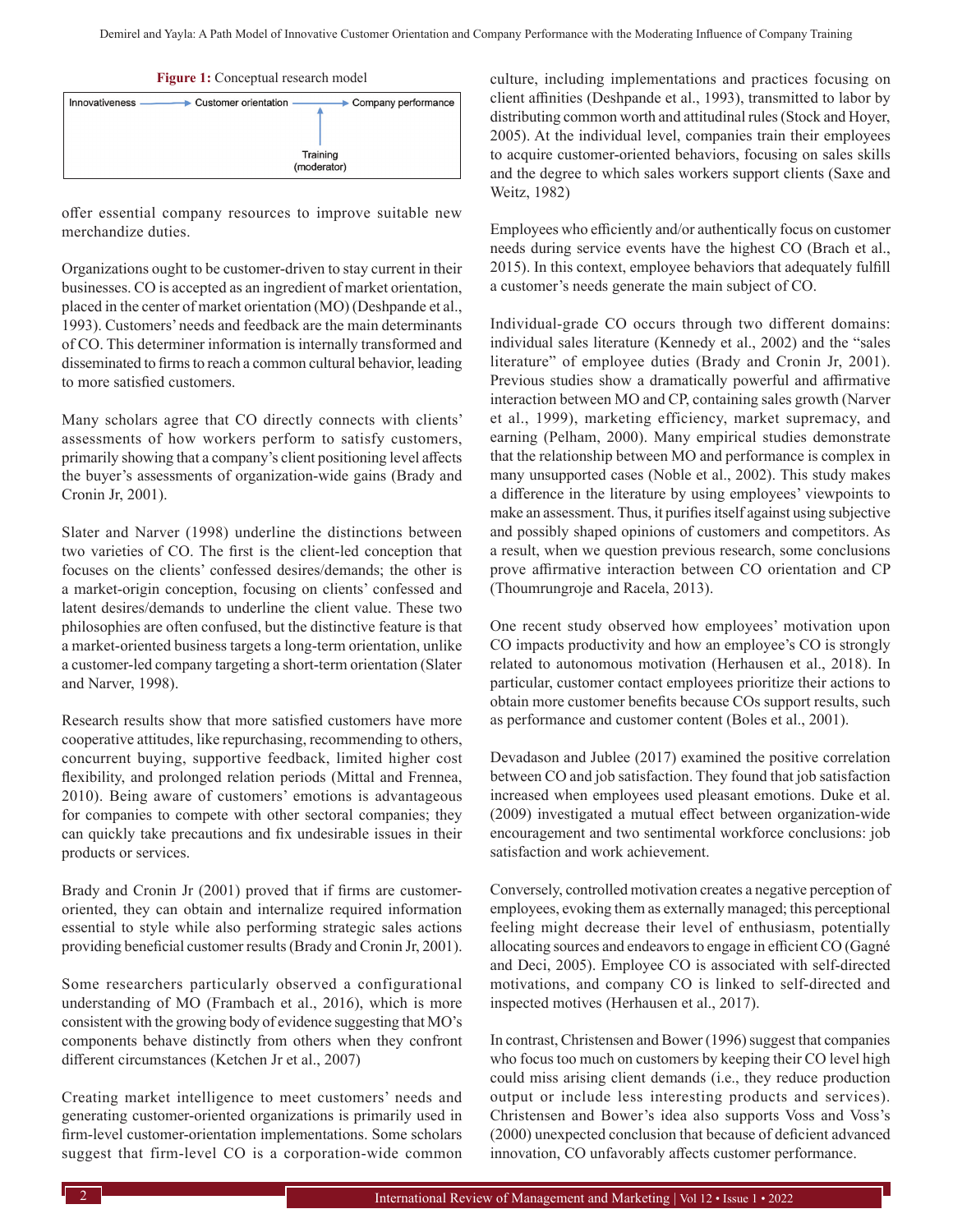Both interior and exterior CO have been accepted into an organization-wide ethos that takes clients' interests and improves long-time lucrative interaction (Hurley and Hult, 1998). An exterior CO helps firms acquire knowledge from the market and effectively reply to customer demands (Weerawardena, 2003). Exterior CO also encourages firms to utilize miscellaneous information to comprehend precise and secret client requirements even though several scholars think interior and exterior COs are synergistic (Conduit and Mavondo, 2001). In contrast, others state that these two phenomena are conflicting (Piercy, 1998).

In a broad sense, client-originated operations have market awareness, good client relations, and client-return targets. Such firms can obtain and transmit client knowledge to help meet customers' requirements (Racela, 2014). Once customer information is transmitted into data for CO, it accelerates new behaviors and innovation abilities (Han et al., 1998).

Market acumen needs distribution through official and unofficial ways to improve CO, and knowledge needs to be disseminated sideways and perpendicular to the establishment (Parasuraman et al., 1988).

Researchers accept that CO needs to be supported by senior management, as CO's values and beliefs are top management's responsibility. Only a CEO can specify the borders of CO and MO as a propellent power (Webster Jr, 1988).

Firms can imply various types of strategic orientations to maximize their gains. Selling orientation aims to trade more products and highlights short-term sales maximization to customers, requiring a strong, influential method (Noble et al., 2002).

## **2.2. Customer Orientation of Customer Contact Employee**

Salespeople are fundamental to implementing CO (Homburg et al., 2011); they behave like a border protector between organizations and buyers while explaining the organization's posture and manner.

According to scholars, client-focused actions improve salespeople's efficacy and positively impact clients. Salespeople's robust affinity in customer communication symbolizes how they understand and interpret CO's significance to perform better. When they do, they benefit themselves and the company (Stock and Hoyer, 2005).

Customer contact workers are essential in labor-intensive fields. They are responsible for connecting inside sellers and exterior clients (Gronroos, 1990). Their performance is related to the strength of customer orientation, selling actions, and client worth, which can be incorporated into the company (Ketchen and Hult, 2011). Individual-level customer orientation focuses on skills required by salespeople to promote their customers and create more qualified client-seller relationships. Individual-level CO is based on personal sales literature (Saxe and Weitz, 1982) and labor sales literature (Brady and Cronin Jr, 2001).

Previous studies also show whether the talents and conduct of sales staff (as interpreted by the customer) mediate the connection

between CO and purchaser consequences (Homburg et al., 2009). Generally, customer contact employees who only connect exterior clients and the establishment have very limited, or no, marketing training (Hartline et al., 2000). Therefore, frontline employees behave as border protectors, efficiently determine the next step, administer the step, and infiltrate and evaluate data related to the establishment and external customers (Zeithaml, 2000).

One such study observed customers' perceptions regarding salespeople's empathy. It examined if age differences in salesperson–customer pairs impacted salespeople's client-focused attitudes and behaviors on a client outcome basis. This study shows that salespeople's empathetic posture significantly facilitates the CO-customer satisfaction connection (Gerlach et al., 2016).

Apart from other customer-orientation research, Stock and Hoyer (2015) integrated the boring out phenomenon in the idea of CO. The authors explored the reasons for a frontline employee's boring out via a quantitative empirical study and further showed the impacts on customers. It was determined that a lack of challenge is common, leading to frontline employees leaving due to boredom.

Individual values directly affect behavior, helping individuals to act in the same direction as their values. Therefore, realizing the function of individual values in the scope of frontline service employees is especially important because it might affect employees' behavior in systematic and presumable ways (Rokeach, 1973).

The age variation among sales staff and clients was also tested to determine if it intercedes salespeople's customer-focused treatments with client results. Additionally, sales' climate perceptions were tested for a relationship between the two facts; salespeople's client-focused treatment is affected by changing co-workers and age-involved environments (Gerlach et al., 2016).

According to Stock and Hoyer (2005), client-focused attitudes can impact salespeople's efficacy in the client's direction or the opposite direction. The robust affinity of sales staff in communicating with customers symbolizes how they understand and interpret the significance of CO.

Salespeople's client-focused treatment also touches on actions that help customers make decisions to satisfy personal demands (Saxe and Weitz, 1982). Salespeople also need to have more empathy and be more customer-oriented; thus, customers can perceive salespeople as more empathetic (Chakrabarty et al., 2013). The attitudes of individuals are stable, but behaviors change under different conditions and situations (Williams and Wiener, 1990).

The "social identity theory" (Tajfel and Turner, 1986) and "selfcategorization theory" assert that age is a criterion that might initiate diverse impacts on efficient perceptions and interactions with others (Tajfel and Turner, 1986). Some marketing and sales literature refers to age-conflicting empirical evidence restricting the expression of any explicit implications.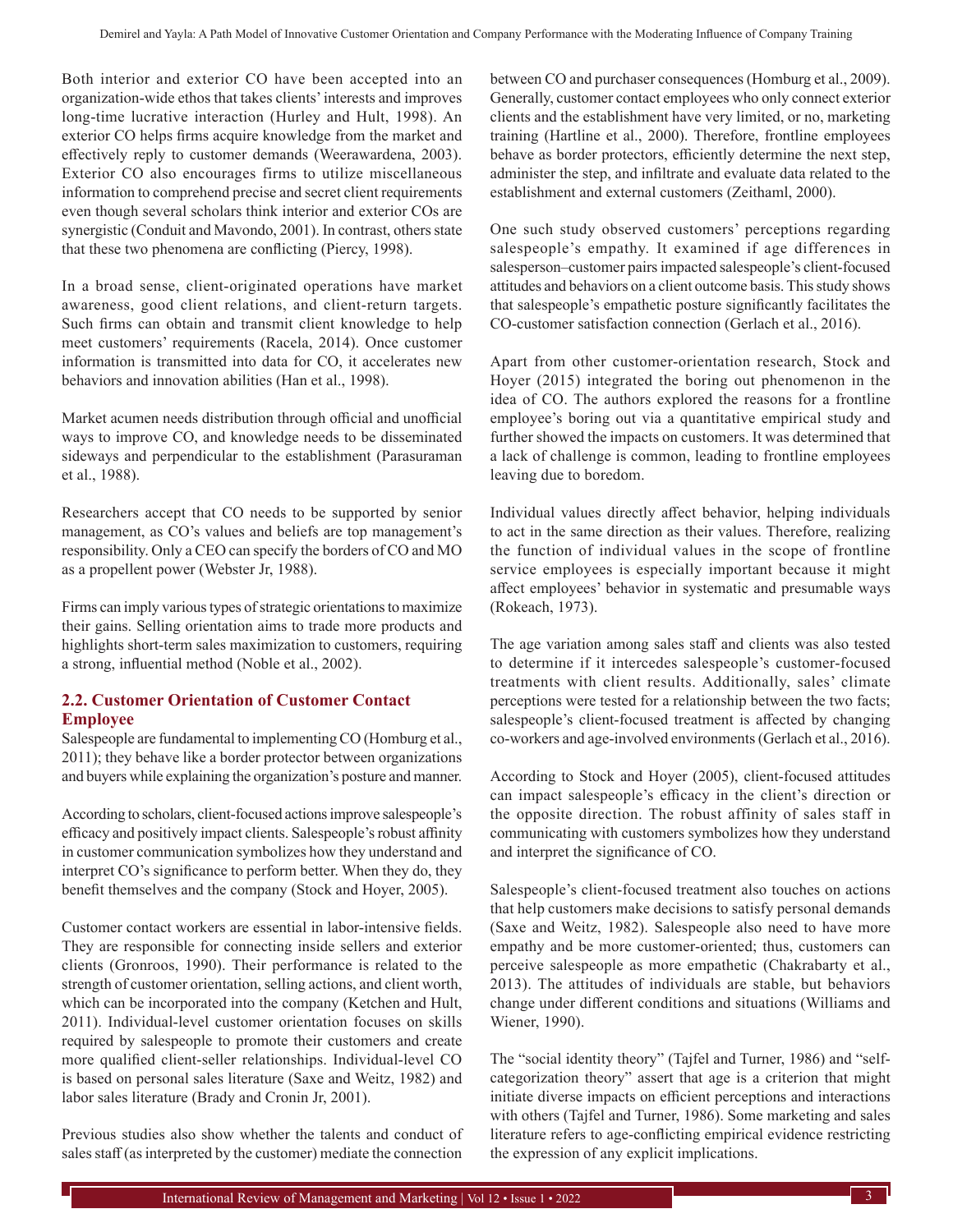CO levels increase when an organization and its leadership establish a climate based on reciprocal regard, gratitude, and collaboration and take firm actions to support such goals (Gerlach et al., 2016). Purchaser-focused sales might be described as a practical implication of marketing notion for both singular and customer categories (Kotler, 1980).

Saxe and Weitz (1982) examined customer-oriented selling by questioning whether it was universally efficacious or if efficacy was associated with the nature of the sale. In this manner, they searched sales-condition properties and examined how salespeople performed. Highly client-focused salespeople were occupied by behaviors that focused on raising long-term client gratification. Salespeople abstained from behavior that could create client dissatisfaction. In the context of customer-oriented sales, advanced CO is mainly involved with advanced attention to other people or one's self (Bursk, 1947).

When salespeople have CO, they also have a high degree of interpersonal and emotional ability (Lanjananda and Patterson, 2009). Such frontline employees also require a predisposition to serve customers (Zeithaml et al., 2006).

Other research focuses on personal determinants of client-focused conduct. Scholars concentrate on the interaction linking particular worth, including employee CO. They assert that this relationship is useful for recruiting, selecting, and training frontline service employees that reflects the firm's customer-oriented strategies (Sousa and Coelho, 2013). In terms of individualism, CO is the proclivity or predisposition of a worker to fulfill the clients' demands via a business transaction (Brown et al., 2002). Schwartz and Bilsky (1990) describe values as desirable targets changing in significance; values help guide the principles in people's lives and affect attitudes.

Buyer contact employee standing between the firm and the client represents the firm's approach against a client (Homburg et al., 2011). Salespeople's individual CO refers to their client-focused manner and client-intended acts (Franke and Park, 2006).

#### **2.3. Internal Customer Orientation**

Scholars delineate two different CO models, including the INCO (internal customer orientation) phenomenon, which agrees that workers, overall, belong to an organization and are interior clients (Gummesson, 1987). Therefore, the maximum worth might only be obtained by paying attention and gratifying workers' needs. Thus, this study puts employees in the center, concentrates overwhelmingly on the significance of internal customers, and measures the constructs of CO (Lukas and Maignan, 1996). Previous marketing researchers and practitioners mainly focused on external customers as customer-oriented (Stock and Hoyer, 2005) while largely overlooking the function of interior clients (Mohrw‐Jackson, 1991). Such studies also emphasize that internal markets are significant for an organization's success (Conduit and Mavondo, 2001). Prior work has shown that organizational performance and customer satisfaction increase depending on internal and external CO (Oakley and Bush, 2012).

The "market" view accepts that workers in the organization were "interior clients" overall (Lukas and Maignan, 1996); each employee is a supplier and a customer of other companies (Grönroos, 1981). According to this approach, if organizations consider INCO to enhance internal customer requirements, they can understand antecedents to effectively conduct their MO movement (Conduit and Mavondo, 2001).

A broadly accepted view is that an organization's ability to take advantage of CO depends on worker orientation. Understanding the elements that drive interior workers to assimilate into CO is important (Herhausen et al., 2017).

Internal customer orientation can be viewed as a convenient tool linking workers to exterior clients, and it is also seen as supplementary for EXCO. Organizations need to focus and improve both INCO (internal CO) and EXCO (external CO) to obtain excellent client worth (Conduit and Mavondo, 2001). Creating value for customers requires an adjusted and planned thought process for an organization (Lings and Greenley, 2010).

Research shows that workers perceive organizational processes as positive when a company follows a vigorous INCO (Conduit et al., 2014). Embracing and applying internal and external CO improves organizational performance (OP) and buyers' pleasure (Oakley and Bush, 2012).

INCO supports management and workers to take care of the final customer's needs, with respect for different workers, while considering each as an interior client; implementing internal CO shifts the entire organization to being purchaser-focused (Dibb and Simkin, 2000). INCO is accepted as a component of organizationwide, commonly-held values and behaviors of workers; it shapes the attitudes and behaviors of organization members to convey qualified products and services to other workers (Lukas and Maignan, 1996). Poor employee-client relationships negatively impact external client happiness and worker happiness (Groth and Grandey, 2012).

INCO progression is especially significant for organizations that adopt international marketing strategies. Researchers have suggested assessing employee market needs to enhance data on interior client needs (George and Bettenhausen, 1990). Conduit and Mavondo (1998) suggest that INCO simplifies MO's improvement with specific implicitly seen linkages (Gronroos, 1990).

Berry (1981) emphasized the importance of employees in taking care of external customers with a satisfactory and supportive marketing strategy. This supportive approach of employees toward external customers also satisfies the employee. This mutual effect is in the interior; empirical evidence broadly defended outer client contentment (Flipo, 1986).

#### **2.4. Innovativeness**

Scholars define innovativeness as openness to novel opinions or a company's orientation toward novelty (Hurley and Hult, 1998). It refers to a company's capability to quickly improve, initiate, and offload novel products/services beyond its rivals (McDonald,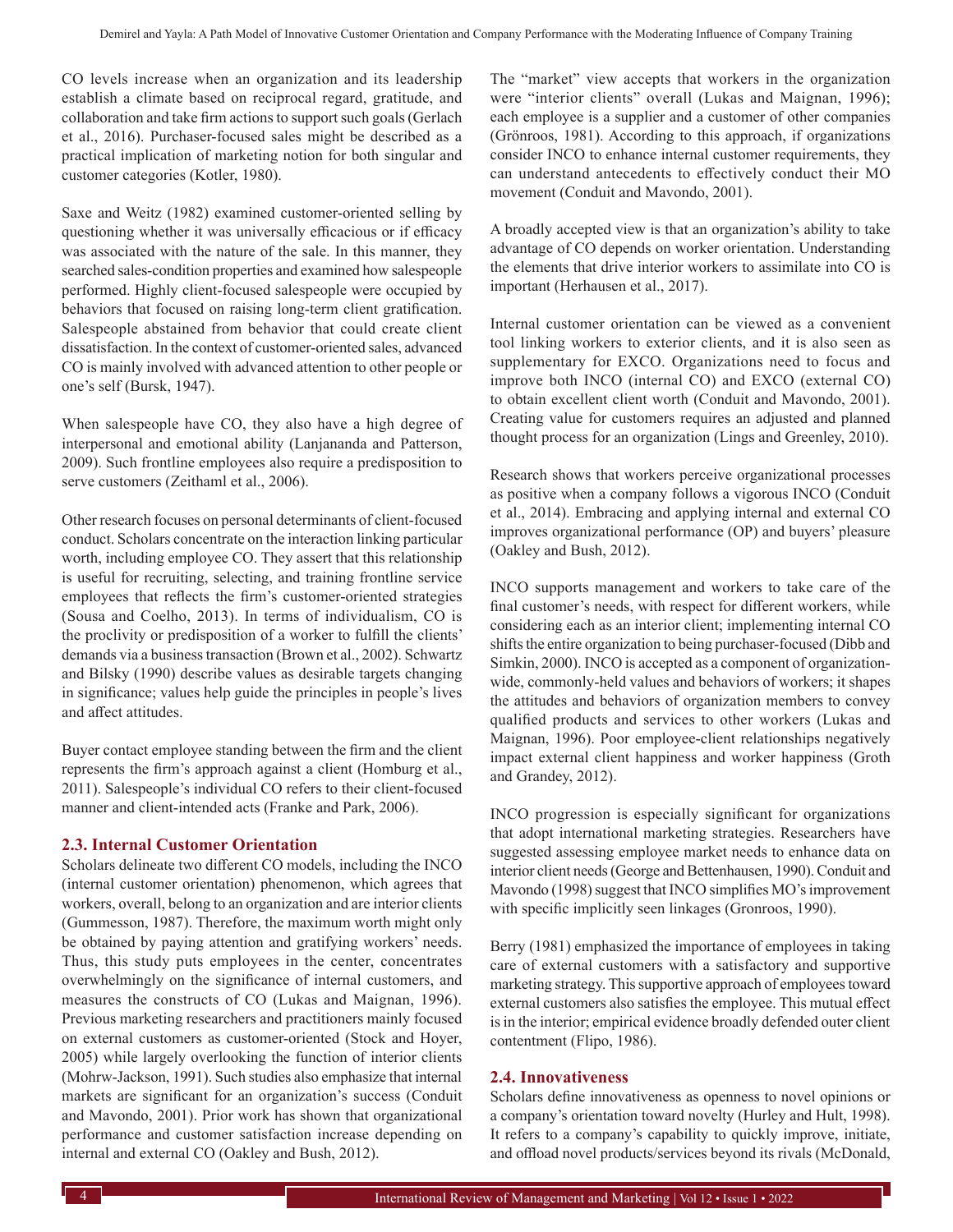2002). Damanpour (1991) found that instead of focusing on a single innovation, studying innovativeness itself was important; it reacts readily to innovation applications adopted in a given time, covering several "innovations" that could be categorized by innovativeness. Put simply, innovation (I) occurs as a result of the phenomenon of innovativeness. Innovativeness is also a positive intermediary between the abilities and the framework of an organization and its performance (Vincent et al., 2003). Crespell (2008) supported this idea and reported an affirmative linkage between I and CP.

The question of how companies successfully innovate has been examined extensively, and researchers have concentrated on the distinctions of company contexture, ethos, and administration (Burns and Stalker, 1961). Depending on the firm structure, being innovative for a firm requires convenient job contexture, an award method, and the substructure to strengthen and simplify "innovation" (Ching-Hsu Huang et al., 2017).

Innovativeness has been studied in many ways. Kirton (1976) tested innovativeness on the small firm basis and stated a preferential manner for creativity and decisions, which might be diversified as "adaptive or innovative." Reformists choose to execute their jobs differently by partially ignoring admitted opinions to rebuild the difficulty or find a solution for a current difficulty; sustained innovation profitability is not explicit here (Narver et al., 1999). Thus, CO is a positive determinant of innovation (Tajeddini et al., 2006)

To obtain a greater understanding of CO, one should study "the innovativeness of an organization's culture" (Deshpande et al., 1993). Specific environmental qualifications, such as dynamism, technological occasions, industry developments, and requisitions for new products, are accepted positive variables for innovativeness (Antoncic and Hisrich, 2001).

Fagerberg (2004) reported that "innovative countries" are more productive and have upward revenue than less innovative countries. Innovative companies are also less sensitive to periodic, sector-based environmental oppression than non-innovative companies. The innovativeness phenomenon is accepted as a basic "trait-behavior," which symbolizes a theoretical posture that is intensely suspicious of other fields in the behavioral sciences (Mischel, 1968).

Many scholars have examined the correlation between recency and CP, showing that organizational innovation positively impresses performance. Innovativeness also has a point-blank effect on "organization-wide benefit" (Rajapathirana and Hui, 2018). MacDonald (1995) proposed a distinct opinion that customers do not know what they exactly need and want because they do not adequately know market trends. Therefore, a market-oriented firm could determine an incorrect foresight in the "product innovation process" (Workman and Johnson, 1993). Thus, companies need to consider clients' requests while applying innovations (Meredith, 2002).

Innovativeness can only be offered when the firm has an innovative capacity (Laforet, 2011). Innovative success is associated with the integration of assets and sources. Thus, sources and assets are required in quickly changing environments (Sen and Egelhoff, 2000). Innovativeness also has indirect effects on firm value, market status, and financial status. Rubera and Kirca (2012) found strong evidence for a link between innovativeness and performance results. As a supporting aspect, Ceccagnoli (2009) suggested that innovativeness was more impactful on company value than MO because the firm value was more latitudinarian and, thus, could externalize further earnings.

## **2.5. Company Performance**

Prior work reported, "During the passing years, chasing of innovativeness and CO exposed that implementation of these two phenomena is compulsory for organizations targeting enhanced business performance" (Tajeddini and Trueman, 2008). Hult and Ketchen Jr (2001) proposed that MO's impacts on performance require additional study in a larger scope of organization-wide variants. Similarly, Devadason and Jublee (2017) examined the positive correlation between CO and job satisfaction, finding that job satisfaction increased when employees had more positive emotions. Duke et al. (2009) investigated a mutual effect between organization-wide reinforcement and two sentimental employee conclusions (business satisfaction and business performance). For this reason, client, rival, and tech-based orientations likely have synergistic impacts on CO. Such a successful equilibrium for "orientations" concludes with "a superior business performance" (Hakala and Kohtamäki, 2011).

Scholars state that CO is a point-blank association with clients' interpretations of physical goods, service scopes, and how well workers perform their responsibilities. They primarily examined how the customers' and companies' grades of CO impact consumers' OP evaluations. Organizational innovativeness enhances CP by decreasing managerial and operational costs and, at the same time, enhancing workplace gratification (Rajapathirana and Hui, 2018).

## **2.6. Training**

Previous research shows that training directly affects CP. Slater and Narver (1998) indicated that MO only rises based on learning orientation. Pelham (2002)'s study shows an affirmative link between consulting basis training programs and firm performance. At the same time, an affirmative link exists between advicebased selling educational activities and growing product value for customers. In this manner, Pettijohn et al. (1995) suggest changing terminology rather than selling: hearing instead of talking and assisting instead of forcing. Contrary to this idea, Johnston and Marshall (2008) report that management only assessed and managed sales training programs through expenditures without considering their advantages.

Antecedents have researched the possible impact of general and specific training on productivity increases and measured the influence dimension of employer-provided educational activities (Barrett and O'Connell, 1999). In this manner, Bartel (1994) report positive connections between education and productivity. An employer-focused approach was developed to restrict several antecedents and obtain more accurate knowledge of people and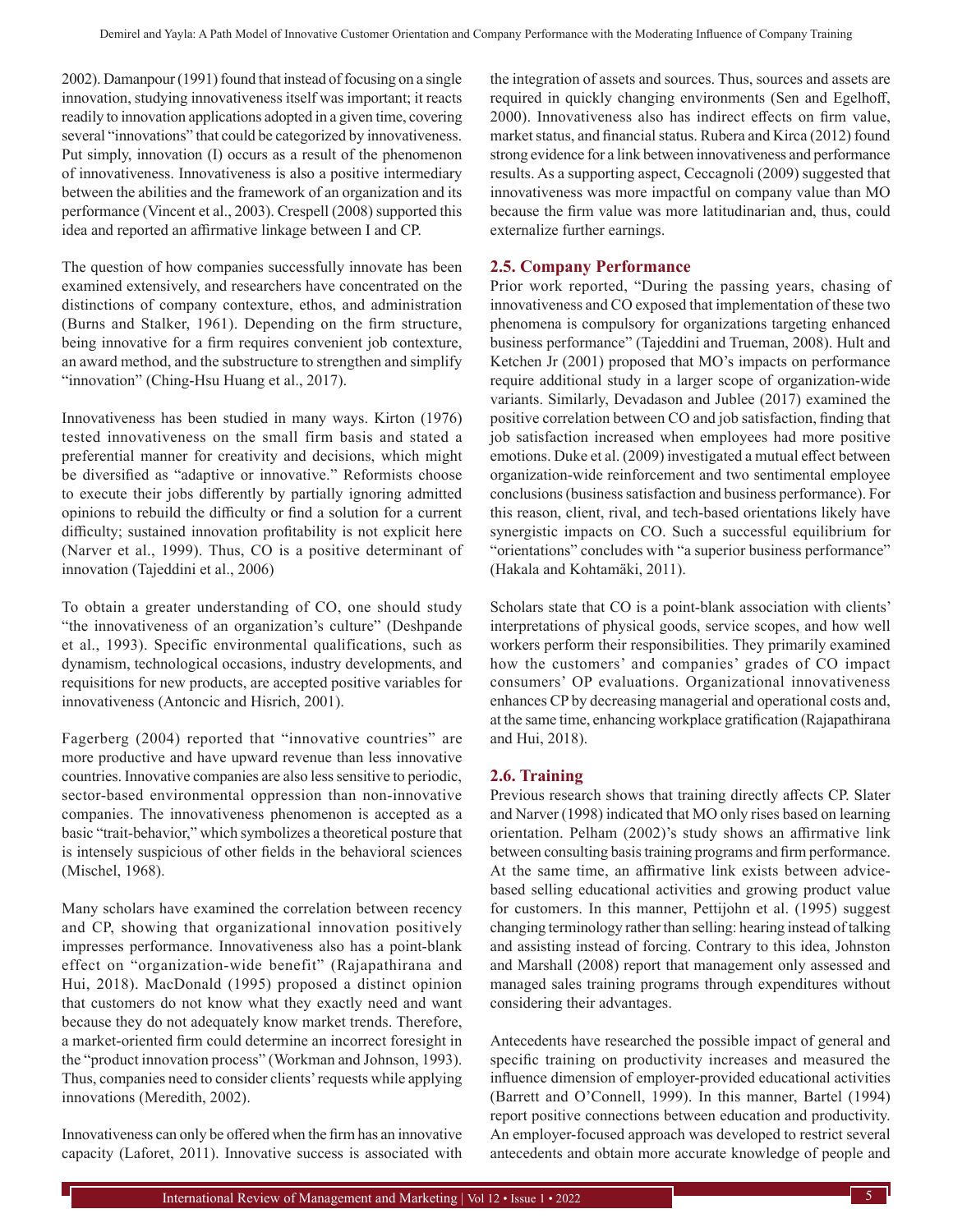foundation data. Research results show that training does not cause significant growth in manufacturing, but off-the-job training has higher effects on productivity than on-the-job training (Black and Lynch, 1996). Additionally, enhanced employee participation in decision-making and performance-based salaries generate higher productivity.

The common consideration is that training affects productivity (Barrett and O'Connell, 1999), quality (Murray and Raffaele, 1997), staff turnover, and monetary outcomes. Aside from staff turnover reduction and productivity enhancement, training has positive effects on human resource applications (Huselid, 1995). Companies' educational activities provide employees with specialized abilities and sensitivities to meet customer needs and imply MO (Gronroos, 1990). Such activities can also transfer the market orientation's value, significance, and character (Ruekert, 1992).

In addition to improving employees' skills, education also improves their demeanors, strengthens cogitation and creativeness, and produces more capable decision-makers (David, 2007). Furthermore, "it also enables workers to deal with the buyer in an attractive posture and reply to their grievances on time" (Hollenbeck et al., 2004).

Latham et al. (1975) found that "there are four grades of training impacts: trainees' reactions to the program content and training process (reaction), knowledge or ability obtaining, attitude change (behavior), and progresses in physical, personal or organizationwide results such as turnover, accidents, or productivity." Compared to sales training, "consulting-oriented salespersons' interpretation" has a more powerful impact on salespeople's actions (Pelham and Kravitz, 2008). Many empirical studies have examined the effect of the training phenomenon on productivity (Barrett and O'Connell, 2001), monetary performance (Glaveli and Karassavidou, 2011), and labor motivation. "Training" might be described as an arranged learning experience designated to generate persistent modification in a person's information, behavior, or abilities (Campbell et al., 1970). However, most studies have examined the individual level with limited work conducted at the company level (Ferman, 1990).

When organizational-based learning implies CO, it concludes with "superior value attribution and greater customer satisfaction" (Slater and Narver, 1995). Wei-Tai (2006) found that "efficient educational applications assist in setting more proactive knowledge acquiring physical environments for employee and get ready them to struggle with the forthcoming challenges as easily and in time." Gronroos (1990) states "training programs can transform the significance and nature of MO." This ensures workers' private abilities and sensibility to deal with customer requirements applied to MO (Ruekert, 1992).

## **3. METHODS**

#### **3.1. Sample**

A questionnaire was delivered to 143 private-sector employees from sales departments in 27 companies from various sectors; 143 valid responses were obtained.

#### **3.2. Measurement Scales**

The OP scale developed by Lee and Choi (2003) was adjusted and used in this study to measure corporate performance. The MKTOR scale, created by Narver and Slater (1990), was utilized to evaluate CO. MKTOR involves three sub-constructs: CO (6 items), competitor orientation (4 items), and inter-functional coordination (4 items). Innovativeness was measured by utilizing a five-item scale, mostly from Hurley and Hult (1998). The training was measured by two separate and one variable demographic items developed from the literature: frequency of training programs developed to improve employees' CO and attendance in those training programs.

## **3.3. DATA ANALYSIS AND RESULTS**

The proposed research model and hypothesized relationships were tested via Smart PLS-SEM 3 and SPSS. For this research, Smart PLS-SEM was applicable for several reasons. Smart PLS-SEM can include one indicator variable into moderator analysis and efficiently perform multiple group analyses. Also, one of the major intended contributions of this study was to introduce a new theoretical framework by empirically testing the moderator influence of training on the relationship between CO and CP; PLS-SEM offers a strong analysis tool for theory development.

#### **3.4. Characteristics of the Sample**

Frequency Distribution by Internal and External Training Programs applied by Company (Table 1) and Frequency Distribution by Attendance to Training programs applied by company (Table 2) are respectively given below:

## **3.5. Factor Analyses Results of the Constructs Customer Orientation, Innovativeness, and Company Performance**

#### *3.5.1. Outer loading results of the first run factor analysis:*

CO constructs 1 and 2 showed factor loadings of 0.496 and 0.585, respectively. The rest of the construct factor loadings were between 0.722 and 0.846. The innovativeness construct was −0.165, and the rest were above 0.743. All performance construct items showed factor loadings above 0.767. Since loadings below 0.60 were not

#### **Table 1: Frequency Distribution by Internal and External Training Programs Applied by Company**

| <b>Position</b> | <b>Frequency</b> | <b>Percent</b> |
|-----------------|------------------|----------------|
| Never           | 34               | 23.8           |
| Once A year     | 52               | 36.4           |
| Twice a Year    | 23               | 16.1           |
| Frequently      | 34               | 23.8           |
| Total           | 143              | 100.0          |

#### **Table 2: Frequency Distribution by Attendance to Training Programs Applied by Company**

|                 | . .              |                |
|-----------------|------------------|----------------|
| <b>Position</b> | <b>Frequency</b> | <b>Percent</b> |
| Never           | 36               | 25.2           |
| Once A year     | 55               | 38.5           |
| Twice a Year    | 24               | 16.8           |
| Frequently      | 28               | 19.6           |
| Total           | 143              | 100.0          |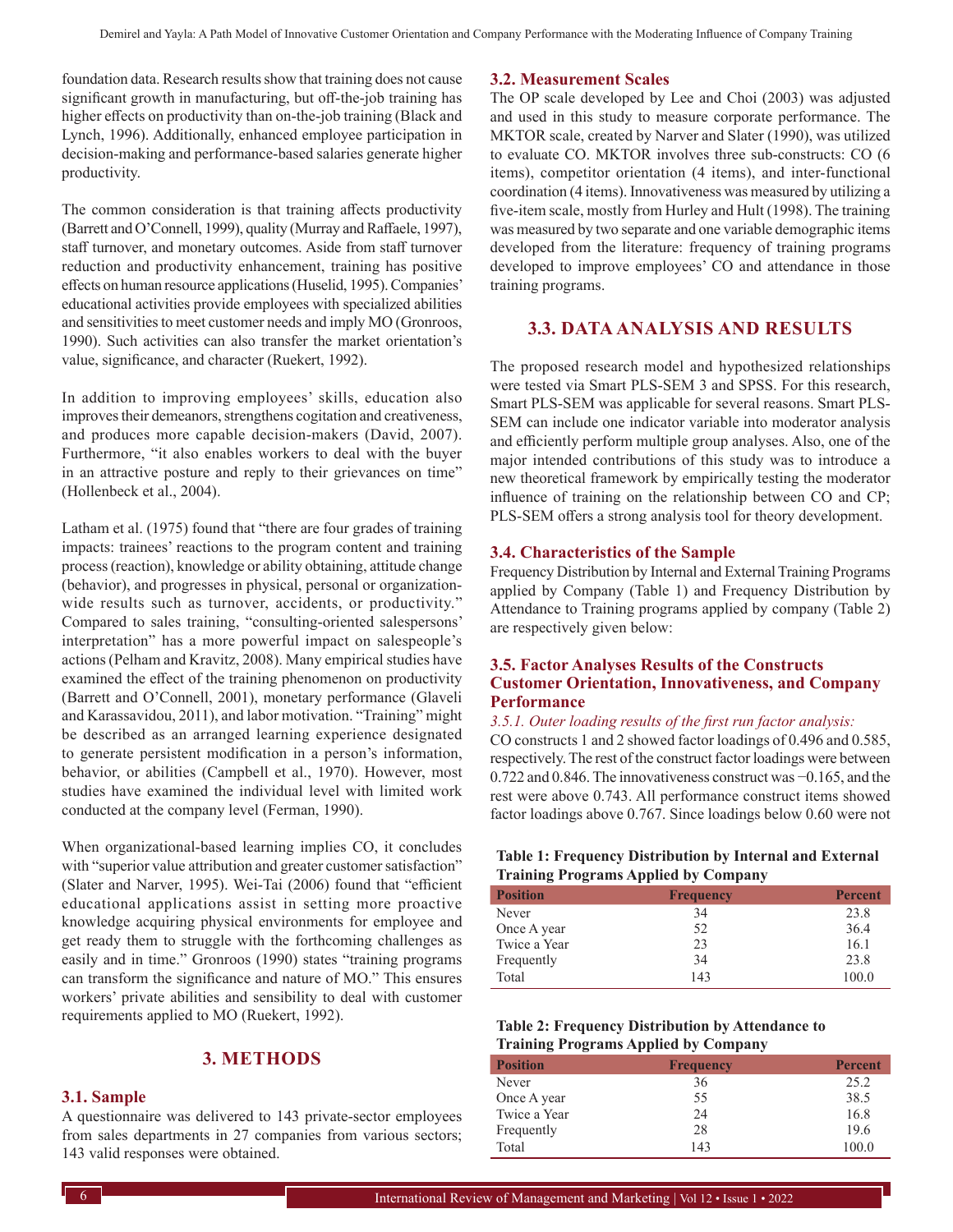acceptable, Co1, Co2, and I4 3 were omitted, and factor analysis was run a second time. In this second run, the remaining factor loadings were all between the acceptable range of 0.696 to 0.913.

## **3.6. Reliability and Validity Analyses Results of the Constructs**

All constructs were reliable, as shown in Table 3.

Convergent validity criteria were also met since all Average Variance Extracted (AVE) results were above 0.50. Cross-loading and Heterotrait-Montrait ratio of correlations (HTMT) values were checked for discriminant validities of the constructs' Fornell-Larcker Criteria (Table 4). All values met the limits defined in the literature.

Bootstrapping with 5000 subsamples was run to determine the statistical significance of factor loadings. All indicator relationships with their related constructs were statistically significant with  $P < 0.001$ .

#### **3.7. Path Coefficient Analyses**

Collinearity statistics were first checked, and all outer Variance Inflation Factor (VIF) values were below the critical value of 5. Linearity between the indicators was not an issue because all variables reflected; thus, the inner model results were considered, and the path coefficients were also checked (Table 5).

 $R<sup>2</sup>$  analysis proved all moderate values: CO had  $R<sup>2</sup> = 0.524$  and Perf. had  $R^2 = 0.476$ . CO was one predictor of the performance

#### **Table 3: Reliability analyses**

|        | <b>Cronbach</b> | <b>Rho-A</b> | <b>Composite</b> | <b>AverV</b> |
|--------|-----------------|--------------|------------------|--------------|
| CO     | 0.900           | 0.905        | 0.899            | 0.641        |
| Innov. | 0.912           | 0.916        | 0.913            | 0.725        |
| Perf.  | 0.912           | 0.916        | 0.912            | 0.635        |

#### **Table 4: Fornell-Larcker Criteria Results.**

|        | CO    | Innov | Perf. |
|--------|-------|-------|-------|
| CO.    | 0.801 |       |       |
| Innov. | 0.724 | 0.851 |       |
| Perf.  | 0.690 | 0.641 | 0.797 |

#### **Table 5: Path coefficients**

|               | $\alpha$ | Innov. | Perf  |
|---------------|----------|--------|-------|
| <sub>CO</sub> |          |        | 0.690 |
| Innov.        | 0.724    |        |       |
| Perf          |          |        |       |

construct and had an f-squared value of 0.908; innovativeness was the other predictor of performance and showed an f-squared value of 1.101, which was very high.

Consistent PLS bootstrapping was done to test the statistical significance of the path coefficients. Subsamples were increased to 5000, and path coefficients were all significant with  $P < 0.001$ (Table 6).

Predictive power values (predictive relevance/Q2) of the endogenous variables were calculated through blindfolding (Table 7).

The initial proposed research model is given in Figure 2.

#### **3.8. Moderator Analysis**

We next tested the second major hypothesis of the model; training moderates the relationship between CO and performance. Thus, two variables were measured at the nominal level among demographic items and tested for moderation analysis in Smart PLS3.

M1: Our company's internal and external training programs aim to improve the employees' CO. They are organized as follows: never, once a year, twice a year, frequently.

M2: I have attended training programs organized by my company internally or externally (never, once a year, twice a year, frequently).

Pls-MGA bootstrapping was run and indicated a positive  $(P < 0.001)$  significance value for group differences. The influence of CO on CP varies according to the company's training program frequencies. Thus, the hypothesis is confirmed.

#### **Table 6: Statistical significance of the path coefficients**

|           | <b>Original</b><br>sample | <b>Sample</b><br>M | <b>Standard</b> | <b>Tstat</b> | <b>p</b> values |
|-----------|---------------------------|--------------------|-----------------|--------------|-----------------|
| CO-perf.  | 0.690                     | 0.693              | 0.053           | 12.922       | 0.000           |
| Innov.-co | 0.724                     | 0.725              | 0.056           | 12.923       | 0.000           |

#### **Table 7: Construct cross-validated redundancy**

|       | $\Omega$ |
|-------|----------|
| CO    | 0.302    |
| Perf. | 0.264    |



**Figure 2:** Initial Proposed Research Model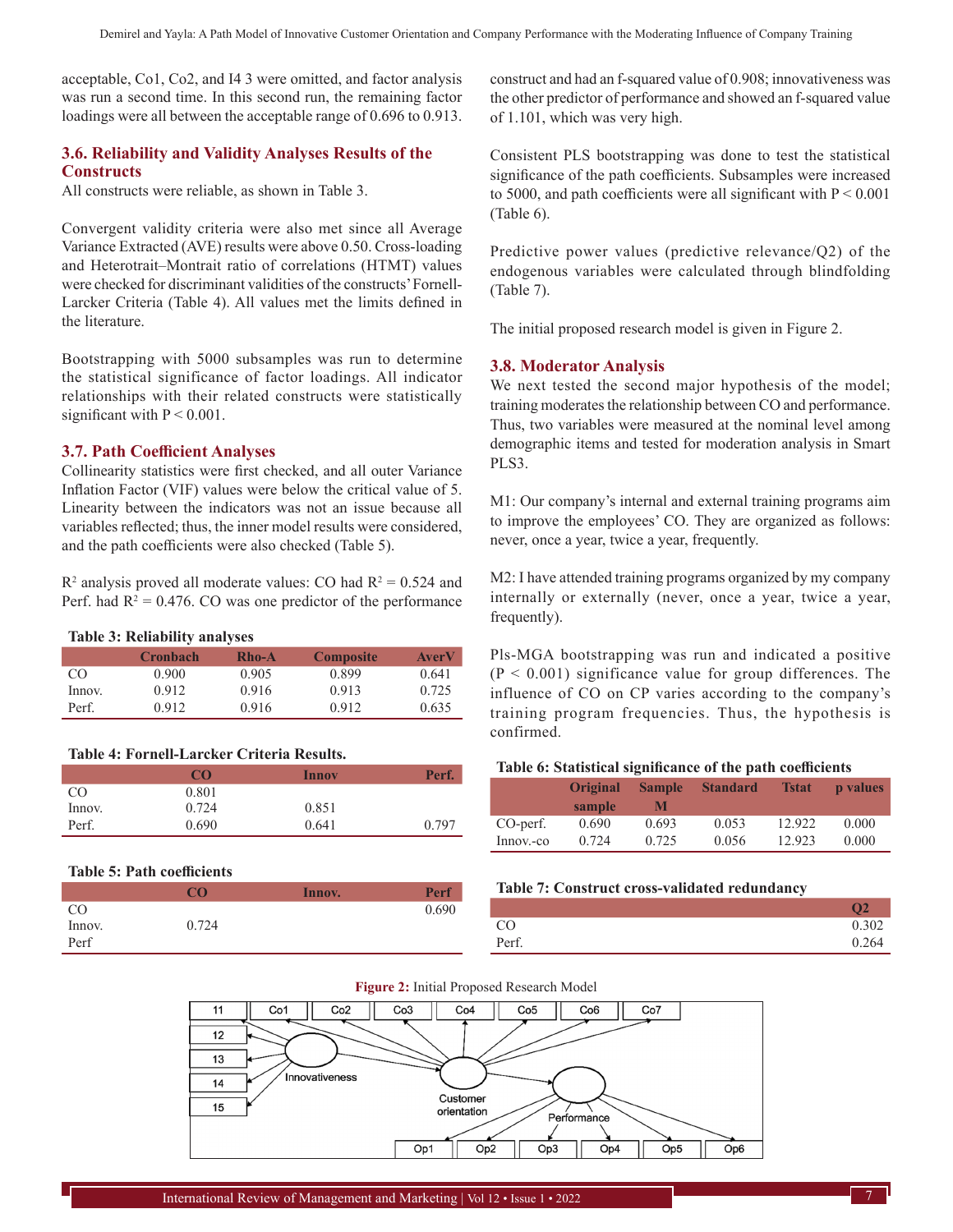**Table 8: Moderator Analysis Results for M1.**

|              | <b>T</b> stat | Sig.  |
|--------------|---------------|-------|
| Never        | 4.117         | 0.000 |
| Once a year  | 7.374         | 0.000 |
| Twice a year | 7.474         | 0.000 |
| frequently   | 7.619         | 0.000 |

**Table 9: Moderator Analyses Results for M2 Each Employee's Attendance Frequency.**

|              | <b>T</b> stat | Sig.  |
|--------------|---------------|-------|
| Never        | 6.002         | 0.000 |
| Once a year  | 7.464         | 0.000 |
| Twice a year | 7.507         | 0.000 |
| Frequently   | 4.386         | 0.179 |

M2 was then tested for a moderation effect on the relationship between CO and CP. All subgroups were significantly influential, except frequently, with  $P = 0.179$  (Tables 8 and 9).

## **4. CONCLUSIONS**

This research can explain organizations' strategic behaviors and actions both in and out of the organization with their connections based on three primary constructs: innovativeness, CO, and CP. Consumers are aware of their rights and protect their rights; thus, organizations need to be customer-driven to stay current in their businesses.

The results show that these three constructs must be managed adequately by firms targeting maximum benefits. As the focused construct, CO can only be gained by considering internal (employee) and external customers. A widely accepted idea is that the "…customer orientation is conditional on the workers who imply it" (Brach et al., 2015). Previous studies have asserted that OP and customer satisfaction can be obtained, depending on internal and external CO (Hewer, 2012). This study reaches empirical results through employees' perceived viewpoint.

Innovativeness supports CO positively with its applicable features; embracing new technologies, processes, and ideas before many competitors represent innovativeness's basic spirit (McDonald, 2002). Therefore, companies have realized that innovativeness is critical to reaching a higher level of CP (Hurley and Hult, 1998). Surprisingly, employee's age and personal education levels are not associated with CO and CP. However, the training activities organized by employers are essential to support employees to perform better and be more customer-oriented. One of the limitations is the small sample size; however, using Smart PLS-SEM, which lets subsample sizes increase up to 5000 in bootstrapping analyses, overcame any adverse effects.

#### **REFERENCES**

- Antoncic, B., Hisrich, R.D. (2001), Intrapreneurship. Journal of Business Venturing, 16(5), 495-527.
- Barrett, A., O'Connell, P.J. (1999), Does Training Generally Work? The Returns to in-Company Training. IZA Discussion Papers. Bon: Institute for the Study of Labor (IZA), No. 54.
- Barrett, A., O'Connell, P.J. (2001), Does training generally work? The returns to in-company training. Industrial and Labour Relations Review, 54, 647-662.
- Bartel, A.P. (1994), Productivity gains from the implementation of employee training programs. Industrial Relations, 33(4), 411-425.
- Berry, L.L. (1981), The employee as customer. Journal of Retail Banking, 3(1), 33-40.
- Black, S.E., Lynch, L.M. (1996), Human-capital investments and productivity. The American Economic Review, 86(2), 263-267.
- Boles, J.S., Babin, B.J., Brashear, T.G., Brooks, C. (2001), An examination of the relationships between retail work environments, salesperson selling orientation-customer orientation and job performance. Journal of Marketing Theory and Practice, 9(3), 1-13.
- Brach, S., Walsh, G., Hennig‐Thurau, T., Groth, M. (2015), A dyadic model of customer orientation: Mediation and moderation effects. British Journal of Management, 26(2), 292-309.
- Brady, M.K., Cronin, J.J. Jr. (2001), Some new thoughts on conceptualizing perceived service quality: A hierarchical approach. Journal of Marketing, 65(3), 34-49.
- Brown, T.J., Mowen, J.C., Donavan, D.T., Licata, J.W. (2002), The customer orientation of service workers: Personality trait effects on self-and supervisor performance ratings. Journal of Marketing Research, 39(1), 110-119.
- Burns, T., Stalker, G.M. (1961), The Management of Innovation. London: Tavistock.
- Bursk, E.C. (1947), Low-pressure selling. Harvard Business Review, 25(4), 227-242.
- Campbell, J.P., Dunette, M.D., Lawler, E.E., Weick, K.E. (1970), Managerial Behaviour, Performance and Effectiveness. New York: McGraw-Hill.
- Ceccagnoli, M. (2009), Appropriability, preemption, and firm performance. Strategic Management Journal, 30(1), 81-98.
- Chakrabarty, S., Brown, G., Widing, R.E. (2013), Distinguishing between the roles of customer-oriented selling and adaptive selling in managing dysfunctional conflict in buyer-seller relationships. Journal of Personal Selling and Sales Management, 33(3), 245-260.
- Christensen, C.M., Bower, J.L. (1996), Customer power, strategic investment, and the failure of leading firms. Strategic Management Journal, 17(3), 197-218.
- Conduit, J., Matanda, M.J., Mavondo, F.T. (2014), Balancing the act: The implications of jointly pursuing internal customer orientation and external customer orientation. Journal of Marketing Management, 30(13-14), 1320-1352.
- Conduit, J., Mavondo, F.T. (1998), Market Orientation: Construct Validity and Generalisability Across Industries in Australia. In: Gray, B.J.Y., Deans, K.R., editors. Proceedings of the Australian and New Zealand Marketing Academy Conference (ANZMAC). Vol. 95, No. 8081. p1414-1429.
- Conduit, J., Mavondo, F.T. (2001), How critical is internal customer orientation to market orientation? Journal of Business Research, 51(1), 11-24.
- Damanpour, F. (1991), Organizational innovation: A meta-analysis of effects of determinants and moderators. Academy of Management Journal, 34(3), 555-590.
- David, M. (2007), Equity and diversity towards a sociology of higher education for the twenty-first century? British Journal of Sociology of Education, 28(5), 675-690.
- Deshpande, R., Farley, J.U., Webster, F.E. Jr. (1993), Corporate culture, customer orientation, and innovativeness in Japanese firms: A quadrad analysis. Journal of Marketing, 57(1), 23-37.
- Devadason, D.J., Jublee, D. (2017), Customer orientation and job satisfaction in the banking sector: Examining the mediating role of successful emotion regulation. IUP Journal of Management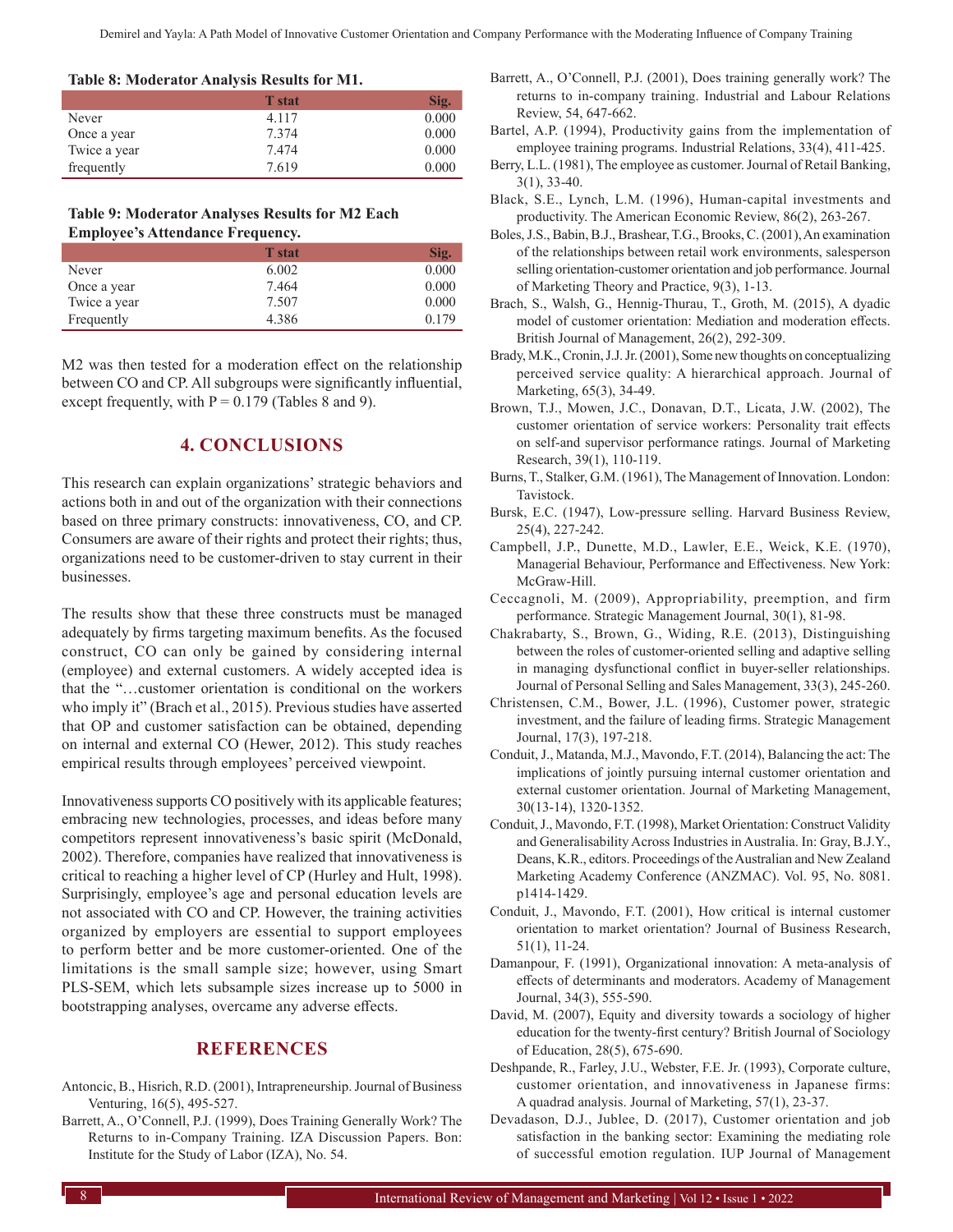Research, 16(3), 1-10.

- Dibb, S., Simkin, L. (2000), Preempting implementation barriers: Foundations, processes and actions-the need for internal relationships. Journal of Marketing Management, 16(5), 483-503.
- Duke, A.B., Goodman, J.M., Treadway, D.C., Breland, J.W. (2009), Perceived organizational support as a moderator of emotional labor/ outcomes relationships. Journal of Applied Social Psychology, 39(5), 1013-1034.
- Fagerberg, J. (2004), Innovation: A Guide to the Literature. Georgia: Georgia Institute of Technology.
- Ferman, L.A. (1990), Participation in the Irregular Economy. The Nature of Work. Sociological Perspectives. New Haven, CT: Yale University Press. p119-140.
- Flipo, J.P. (1986), Service firms: Interdependence of external and internal marketing strategies. European Journal of Marketing, 20(8), 5-14.
- Frambach, R.T., Fiss, P.C., Ingenbleek, P.T.M. (2016), How important is customer orientation for firm performance? A fuzzy set analysis of orientations, strategies, and environments. Journal of Business Research, 69(4), 1428-1436.
- Franke, G.R., Park, J.E. (2006), Salesperson adaptive selling behavior and customer orientation: A meta-analysis. Journal of Marketing Research, 43(4), 693-702.
- Gagné, M., Deci, E.L. (2005), Self-determination theory and work motivation. Journal of Organizational Behavior, 26(4), 331-362.
- George, J.M., Bettenhausen, K. (1990), Understanding prosocial behavior, sales performance, and turnover: A group-level analysis in a service context. Journal of Applied Psychology, 75(6), 698-709.
- Gerlach, G.I., Rödiger, K., Stock, R.M., Zacharias, N.A. (2016), Salespersons' empathy as a missing link in the customer orientationloyalty chain: An investigation of drivers and age differences as a contingency. Journal of Personal Selling and Sales Management, 36(3), 221-239.
- Glaveli, N., Karassavidou, E. (2011), Exploring a possible route through which training affects organizational performance: The case of a Greek bank. The International Journal of Human Resource Management, 22(14), 2892-2923.
- Grönroos, C. (1981), Internal marketing an integral part of marketing theory. Marketing of Services, 236, 238.
- Gronroos, C. (1990), Relationship approach to marketing in service contexts: The marketing and organizational behavior interface. Journal of Business Research, 20(1), 3-11.
- Groth, M., Grandey, A. (2012), From bad to worse: Negative exchange spirals in employee-customer service interactions. Organizational Psychology Review, 2(3), 208-233.
- Gummesson, E. (1987), The new marketing developing long-term interactive relationships. Long Range Planning, 20(4), 10-20.
- Hakala, H., Kohtamäki, M. (2011), Configurations of entrepreneurial customer- and technology orientation Differences in learning and performance of software companies. International Journal of Entrepreneurial Behavior and Research, 17(1), 64-81.
- Han, J.K., Kim, N., Srivastava, R.K. (1998), Market orientation and organizational performance: Is innovation a missing link? Journal of Marketing, 62(4), 30-45.
- Hartline, M.D., Maxham, J.G. 3<sup>rd</sup>., McKee, D.O. (2000), Corridors of influence in the dissemination of customer-oriented strategy to customer contact service employees. Journal of Marketing, 64(2), 35-50.
- Herhausen, D., De Luca, L.M., Miceli, G.N., Morgan, R.E., Schoegel, M. (2017), When does customer-oriented leadership pay off? An investigation of frontstage and backstage service teams. Journal of Service Research, 20(4), 409-425.
- Herhausen, D., De Luca, L.M., Weibel, M. (2018), The interplay between employee and firm customer orientation: Substitution effect and the

contingency role of performance‐related rewards. British Journal of Management, 29(3), 534-553.

- Hollenbeck, J.R., DeRue, D.S., Guzzo, R. (2004), Bridging the gap between I/O research and HR practice: Improving team composition, team training, and team task design. Human Resource Management, 43(4), 353-366.
- Homburg, C., Müller, M., Klarmann, M. (2011), When does salespeople's customer orientation lead to customer loyalty? The differential effects of relational and functional customer orientation. Journal of the Academy of Marketing Science, 39(6), 795-812.
- Homburg, C., Wieseke, J., Bornemann, T. (2009), Implementing the marketing concept at the employee-customer interface: The role of customer need knowledge. Journal of Marketing, 73(4), 64-81.
- Hult, G.T.M., Ketchen, D.J. Jr. (2001), Does market orientation matter?: A test of the relationship between positional advantage and performance. Strategic Management Journal, 22(9), 899-906.
- Hurley, R.F., Hult, G.T.M. (1998), Innovation, market orientation, and organizational learning: An integration and empirical examination. Journal of Marketing, 62(3), 42-54.
- Huselid, M.A. (1995), The impact of human resource management practices on turnover, productivity and corporate financial performance. Academy of Management Journal, 38(3), 635-672.
- Johnston, M.W., Marshall, G.W. (2008), Relationship Selling. NewYork: Irwin, McGraw-Hill.
- Kennedy, K.N., Lassk, F.G., Goolsby, J.R. (2002), Customer mind-set of employees throughout the organization. Journal of the Academy of Marketing Science, 30(2), 159-171.
- Ketchen, D.J. Jr., Hult, G.T.M., Slater, S.F. (2007), Toward greater understanding of market orientation and the resource‐based view. Strategic Management Journal, 28(9), 961-964.
- Ketchen, D.J., Hult, G.T.M. (2011), Marketing and organization theory: Opportunities for synergy. Journal of the Academy of Marketing Science, 39(4), 481-483.
- Kirton, M. (1976), Adaptors and innovators: A description and measure. Journal of Applied Psychology, 61(5), 622-629.
- Kotler, P. (1980), Strategic planning and the marketing process. Business, 30(3), 2-9.
- Laforet, S. (2011), A framework of organisational innovation and outcomes in SMEs. International Journal of Entrepreneurial Behavior and Research, 17(4), 380-408.
- Lanjananda, P., Patterson, P.G. (2009), Determinants of customer-oriented behavior in a health care context. Journal of Service Management, 20(1), 5-32.
- Latham, G.P., Wexley, K.N., Pursell, E.D. (1975), Training managers to minimize rating errors in the observation of behavior. Journal of Applied Psychology, 60(5), 550-555.
- Lee, H., Choi, B. (2003), Knowledge management enablers, processes, and organizational performance: An integrative view and empirical examination. Journal of Management Information Systems, 20(1), 179-228.
- Lings, I.N., Greenley, G.E. (2010), Internal market orientation and marketoriented behaviours. Journal of Service Management, 21(3), 321-343.
- Lukas, B.A., Maignan, I. (1996), Striving for quality: The key role of internal and external customers. Journal of Market-Focused Management, 1(2), 175-187.
- MacDonald, S. (1995), Too close for comfort: The strategic implications of getting close to the customer. California Management Review, 37(4), 8-27.
- McDonald, R.E. (2002), Knowledge Entrepreneurship: Linking Organizational Learning and Innovation [Doctoral Thesis, University of Connecticut].
- Meredith, B.H. (2002), Don't Listen to your Customers. New Zealand Business, No. 59.